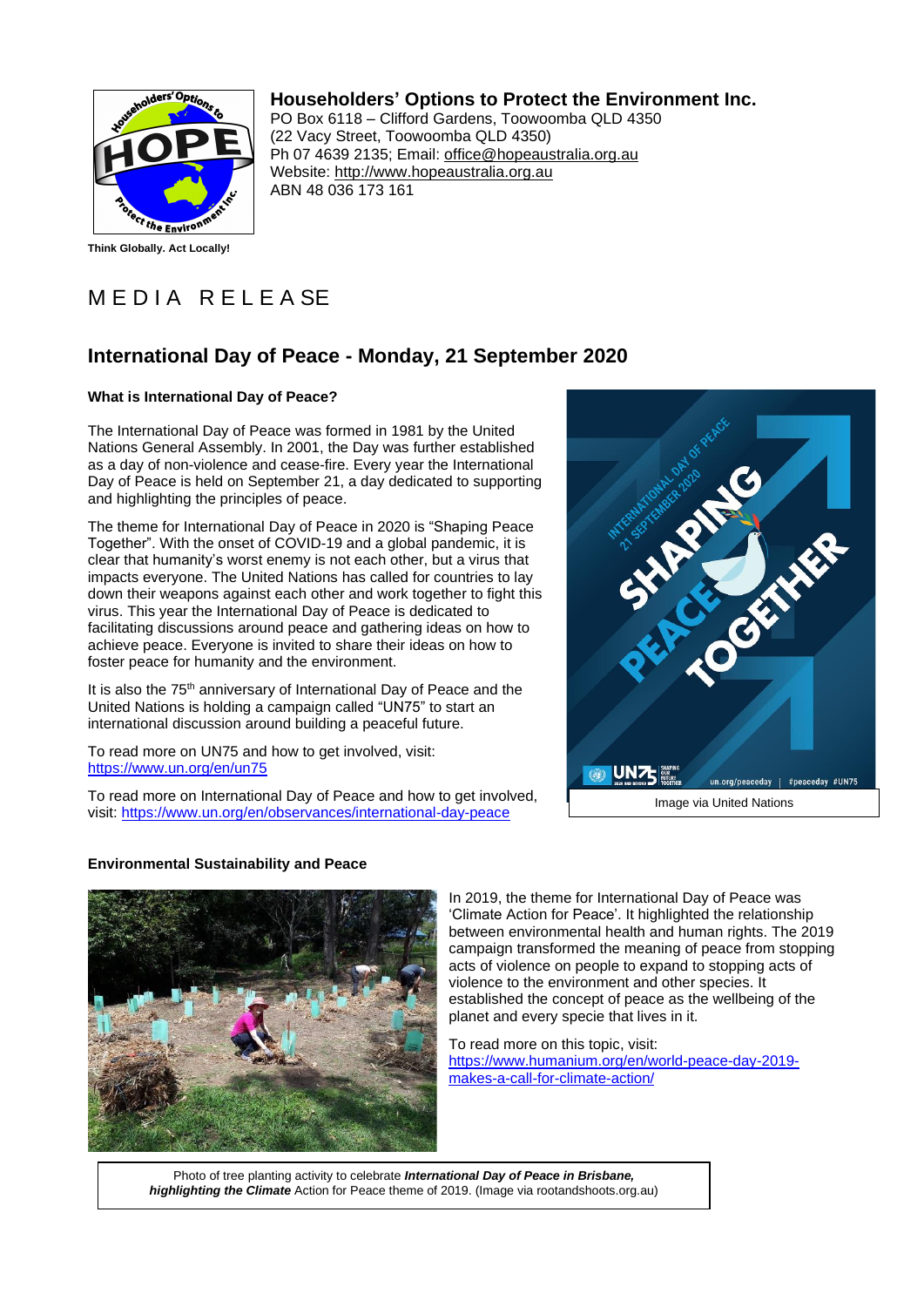#### **How to Celebrate International Day of Peace: Ideas for communities, schools and churches**

#### **1. Minute of Silence, Moment of Peace: The Peace Wave**

Hold a pause for a minute at noon in your local time zone to commemorate International Day of Peace and create a wave of peace across the world. Use the image to the right to help promote a Peace Wave!



**2. Have your group take the below Peace Pledge to commit to promote peace in every action.**



**3. Ask everyone wear white to show solidarity in promoting peace.**

#### **4. Plant Trees for Peace.**

Hold a (socially distanced) tree planting event to inspire people to be peaceful and kind to the environment.

**5. Ask students to envision a world of peace, draw and explain what they think a peaceful world would look like and share with the class.**